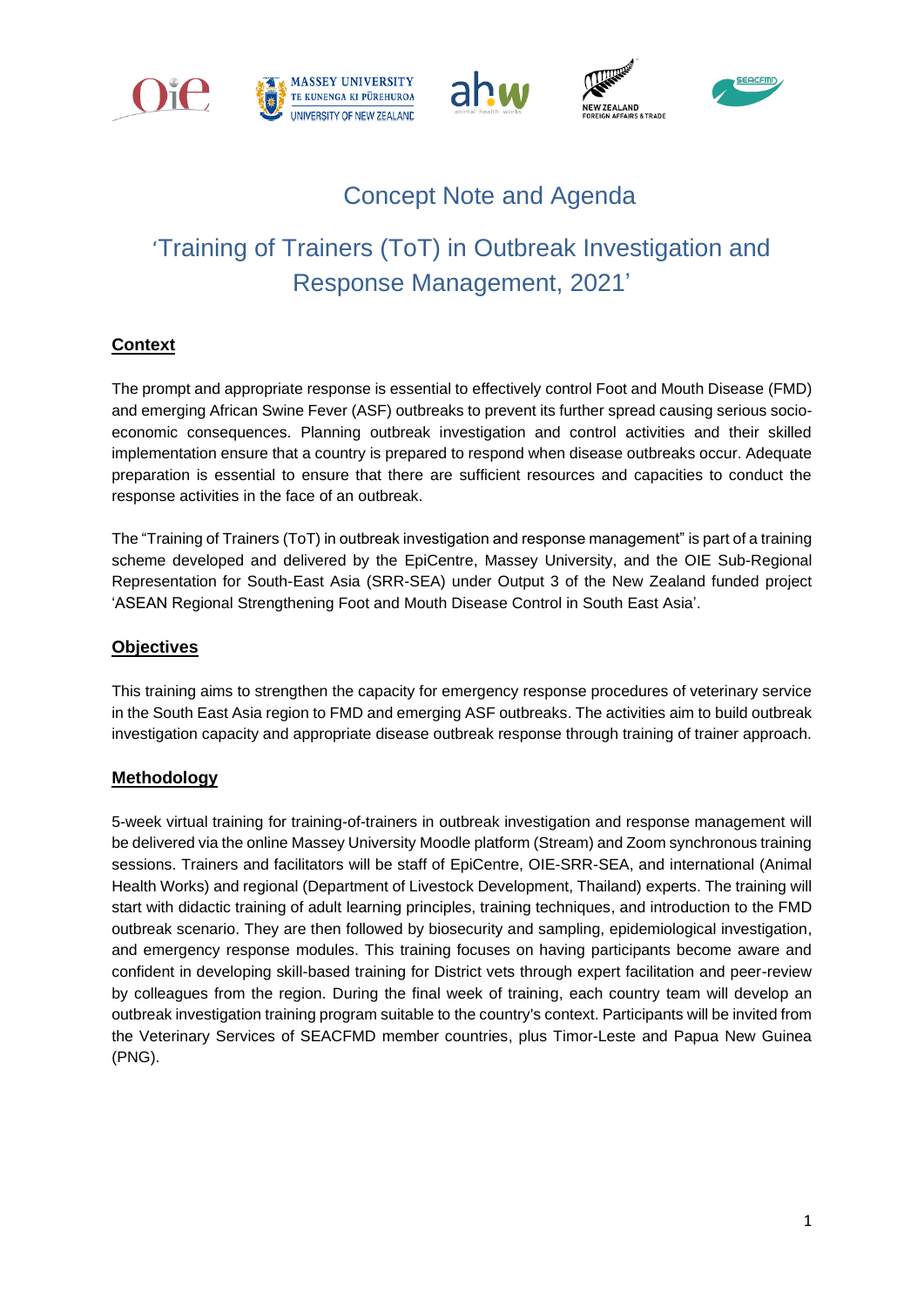









### **Timeline**

31 May – 2 July 2021 (5-week virtual training)

**Language** The course will be delivered in English.

### **Participants**

Approximately 30-35 participants from SEACFMD member countries, plus Timor-Leste and Papua New Guinea.

### **Facilitators**

- 1. Prof. Cord Heuer, EpiCentre, Massey University, New Zealand.
- 2. Dr Art Subharat, EpiCentre, Massey University, New Zealand.
- 3. Dr Chris Bartels, Animal Health Works.
- 4. Dr Sith Premashthira, Department of Livestock Development, Thailand
- 5. Dr Ashish Sutar, OIE Sub-regional representation for South East Asia.
- 6. Dr Karma Rinzin, OIE Sub-regional representation for South East Asia.
- 7. Dr Bolortuya Purevsuren, OIE Sub-regional representation for South East Asia.

#### **Contact points**

• OIE SRR SEA

Dr Ashish Sutar, Project Officer, OIE SRR SEA, Email: [a.sutar@oie.int](mailto:a.sutar@oie.int)  Ms. Preechaya Srithep, Admin Officer, OIE SRR SEA, Email [p.srithep@oie.int](mailto:p.srithep@oie.int)

• Epicentre, MU

Dr Art Subharat, School of veterinary science, Massey University Email: [S.Subharat@massey.ac.nz](mailto:S.Subharat@massey.ac.nz)